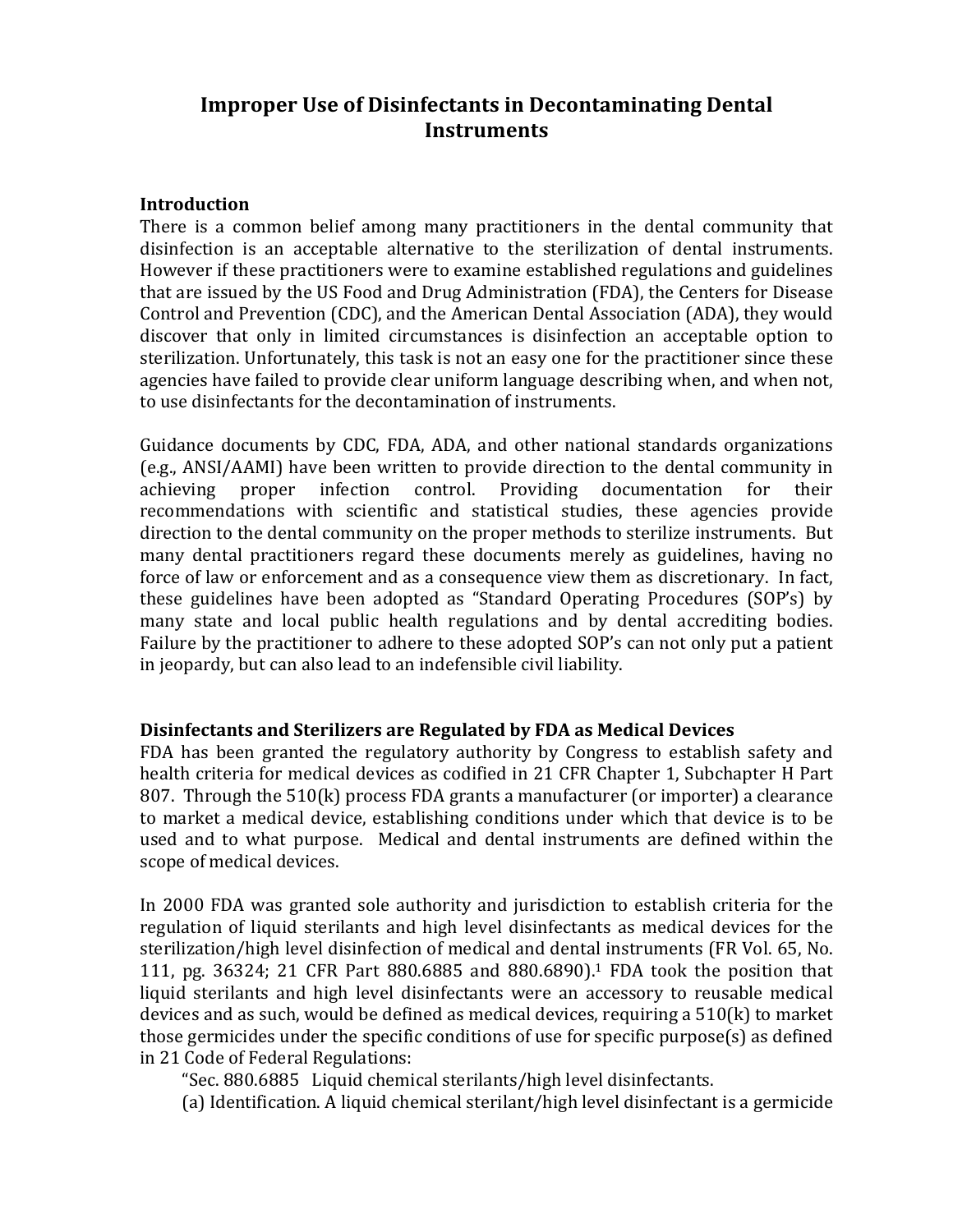that is intended for use as the terminal step in processing critical and semicritical medical devices prior to patient use. Critical devices make contact with normally sterile tissue or with mucous membranes or body spaces during use. Semicritical devices make contact during use with mucous membranes or nonintact skin."

(b) Classification. Class II (special controls). Guidance on the Content and Format of Premarket Notification  $(510(k))$  Submissions for Liquid Chemical Sterilants/High Level Disinfectants, and user information and training."

"Sec. 880.6890 General purpose disinfectants.

(a) Identification. A general purpose disinfectant is a germicide intended to process noncritical medical devices and equipment surfaces. Noncritical medical devices make only topical contact with intact skin. A general purpose disinfectant can be used to preclean or decontaminate critical or semicritical medical devices prior to terminal sterilization or high level disinfection."

Several points need to be emphasized within the regulations that FDA has adopted:

- (1) Liquid chemical sterilants/high-level disinfectants are regulated solely by FDA if they are to be used in the "terminal step in processing critical and semicritical medical devices prior to patient use." A  $510(k)$  clearance is required. FDA provides a listing of current FDA-cleared sterilants and highlevel disinfectants.<sup>2</sup>
- (2) By regulation FDA defines a critical medical device based on the potential risk for infection associated with its intended use. "Critical devices make contact with normally sterile tissue or with mucous membranes or body spaces during use." FDA has adopted these definitions from CDC.
- (3) By regulation, FDA defines a semi-critical device based on potential risk for infection associated with its intended use. "Semicritical devices make contact during use with mucous membranes or nonintact skin." FDA has adopted these definitions from CDC.
- (4) By regulation, FDA defines a non-critical devices based on potential risk for infection associated with its intended use. "Noncritical medical devices make only topical contact with intact skin." FDA has adopted these definitions from CDC.
- $(5)$  FDA defines a general purpose disinfectant as a germicide intended to process non-critical medical devices and equipment surfaces. A general purpose disinfectant may be used only to pre-clean or decontaminate a critical or semicritical instrument, but not used as a terminal instrument processing step. General purpose disinfectants are not to be used to disinfect medical or dental instruments.
- (6) As a regulated Class II medical device, liquid chemical sterilants/high-level disinfectants must contain label instructions regarding their intended use.

#### **Label'Instructions**

High level disinfectants and liquid sterilants are required by FDA to have approved instructions for use, including a statement that they are only to be used for heat sensitive semi-critical medical devices. The label must comply with 21 CFR Section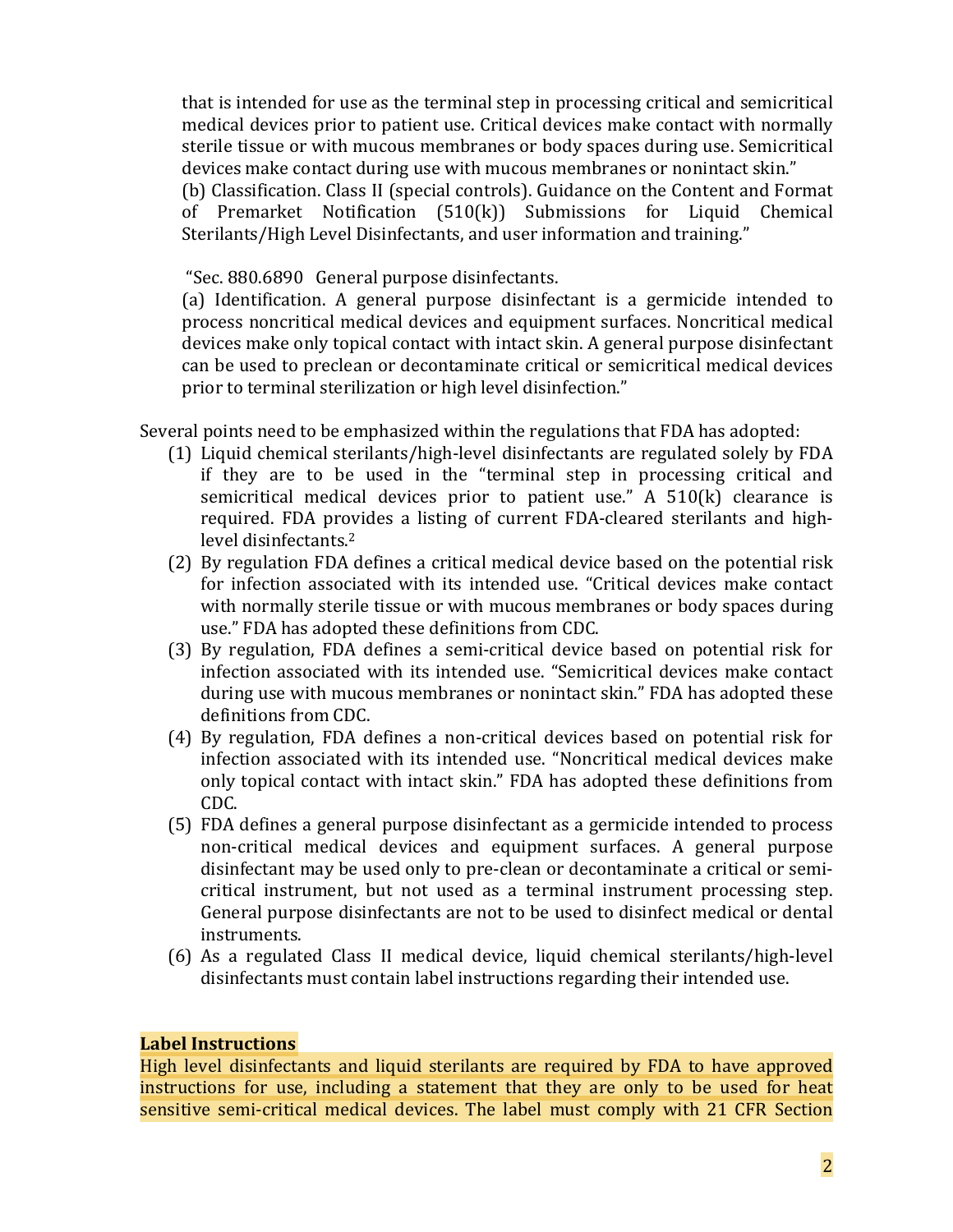801. Contained within Section 801 are requirements for statements on intended use, including adequate directions to ensure effectiveness as detailed in the sterilant's/ high-level disinfectant's  $510(k)$  clearance. These conditions have been established by treatment efficacy studies documenting the prescribed level of microbial inactivation that is achieved. Failure to follow intended use and instructions for use may jeopardize the effectiveness of the liquid sterilant or the high-level disinfectant.

FDA has taken the position that liquid sterilants and high-level disinfectants are only to be used for heat sensitive medical and dental instruments and which, as a result, require an alternative option for terminal processing. This is indicated by FDA's statement:

"The FDA regulates the introduction of medical devices into interstate commerce. A person intending to market a liquid chemical sterilant/high-level disinfectant for use on reusable heat sensitive critical and semicritical medical devices must submit a premarket notification  $[510(k)]$  submission to the FDA prior to its introduction into interstate commerce."3

High-level disinfection represents a lower threshold of microbial efficacy than the threshold established for sterilization. As per CDC:

"High-level disinfection traditionally is defined as complete elimination of all microorganisms in or on an instrument, except for small numbers of bacterial spores. The FDA definition of high-level disinfection is a sterilant used for a shorter contact time to achieve a 6-log10 kill of an appropriate *Mycobacterium* species."4

In contrast traditional thermal sterilization methods (dry and wet heat) must demonstrate a 6-log10 kill (one million-fold spore reduction) of an appropriate thermal-resistant bacterial spore plus it must demonstrate an additional Sterility Assurance Level (SAL) of  $10^{-6}$ , which equates to a demonstrated  $12$ -log10 kill (one trillion-fold spore reduction).

FDA's position to require heat sterilization whenever possible is predicated to the number of variables encountered that may influence the efficacy of the microbial inactivation process when using a liquid sterilant or high-level disinfectant. A list of those variables includes:

- $(1)$  The location and concentration microbial contaminants;
- $(2)$  Microbial resistance to the sterilant/high-level disinfectant;
- $(3)$  Length of time the sterilant/high-level disinfectant has contact with the microorganism;
- $(4)$  Concentration of sterilant/high-level disinfectant at time of contact with the microorganism;%and
- (5) Physical and chemical interferences influencing microbial contact or sterilant/high-level disinfectant concentration.

Although each of these variables must be taken into account in granting FDA clearance for use, situations do arise in which a combination of events or extreme conditions exist which may significantly reduce the treatment efficacy of the sterilant/high-level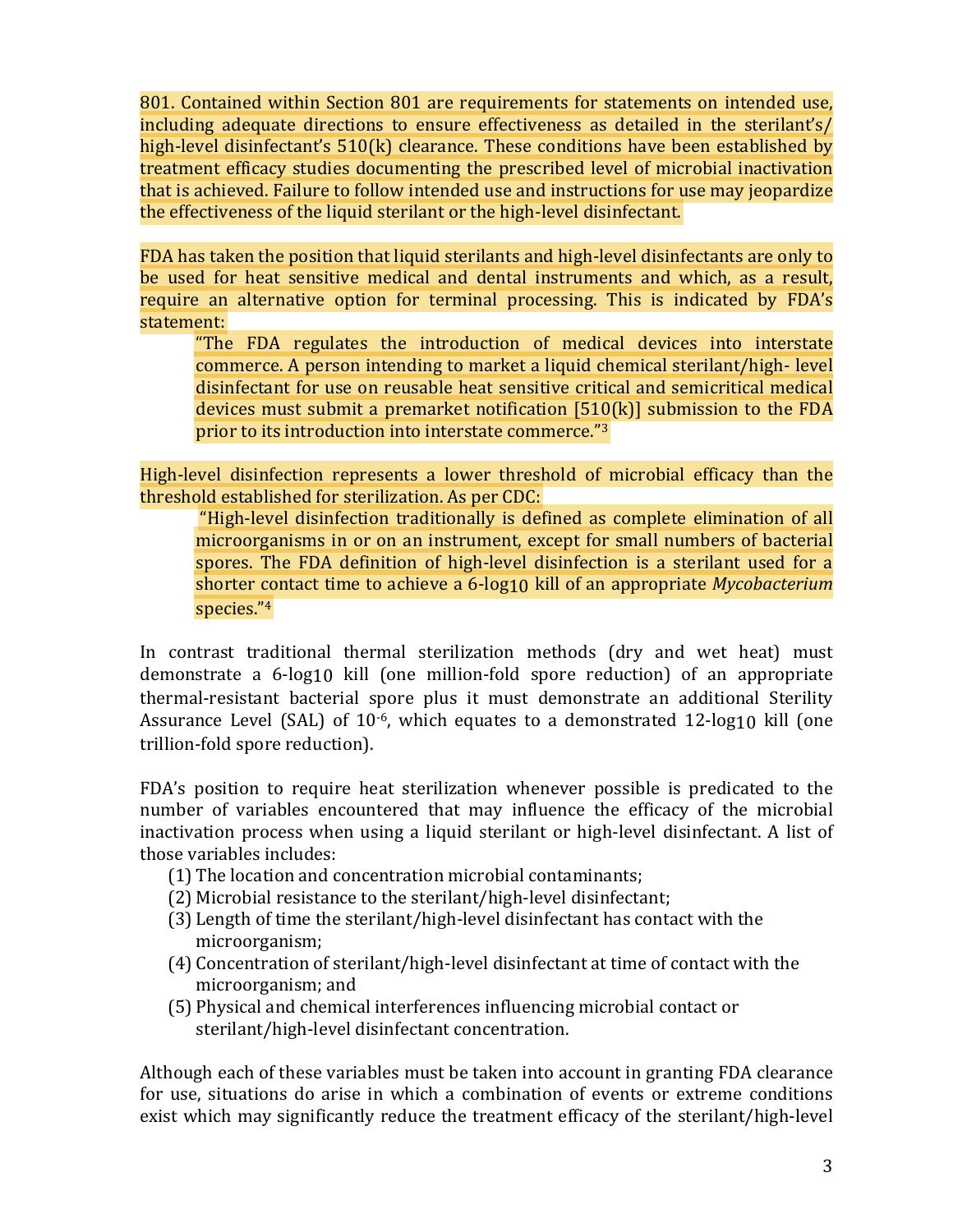disinfectant. Treatment efficacy cannot be verified when using liquid sterilants or high-level disinfectants which further emphasizes the need to follow label instructions for both "Intended Use" and "Directions for Use."

 $CIDEX<sup>®</sup>$  OPA is provided as an example of an FDA-cleared high-level disinfectant. The "Intended Use" statement reads as follows:

"CIDEX<sup>®</sup> OPA Solution is a high level disinfectant for reprocessing heat sensitive reusable semi-critical medical devices, for which sterilization is not feasible, and when used according to the "Directions for Use."<sup>5</sup>

FDA makes three points in this statement as prescribed and required under federal regulations:

- 1. The statement clearly states that "CIDEX® OPA Solution is to be only used on reusable, semi-critical heat sensitive medical devices.;
- 2. The product is be used only in those circumstances when sterilization is not "feasible"; and
- 3. The product is only to be used according to FDA prescribed instructions for use.

Defined by FDA, "feasible" means a sterilization device that:

- 1. Has been validated for use;
- 2. Is appropriate for dental or healthcare use; and
- 3. Is readily available for purchase. $6$

For those instruments that are not heat sensitive by either steam sterilization (autoclaving) or by dry heat sterilization, high-level disinfection is not an option or alternative for microbial decontamination.

Further directions are provided on the CIDEX® OPA label under "Directions for Use", "High Level Disinfection" which state the specific conditions under which the product is to be used. As stated for manual instruments processing:

> "Manual Processing: Immerse device completely, filling all lumens and eliminating air pockets, in CIDEX OPA Solution for a minimum of 12 minutes at  $20^{\circ}$ C (68°F) or higher to destroy all pathogenic microorganisms. Remove device from the solution and rinse thoroughly following the rinsing instructions below."<sup>5</sup>

This instruction precludes the use of wiping as a mechanism for germicidal application or alternative immersion conditions not in accordance with the time and temperatures prescribed.%

Use of any disinfectant in any manner not consistent with the instructions on the disinfectant's label is in non-conformance with the FDA clearance granted under the product's 510(k) and violates standards established for the healthcare and dental community that are necessary to provide a safe and effective means to prevent disease transmission.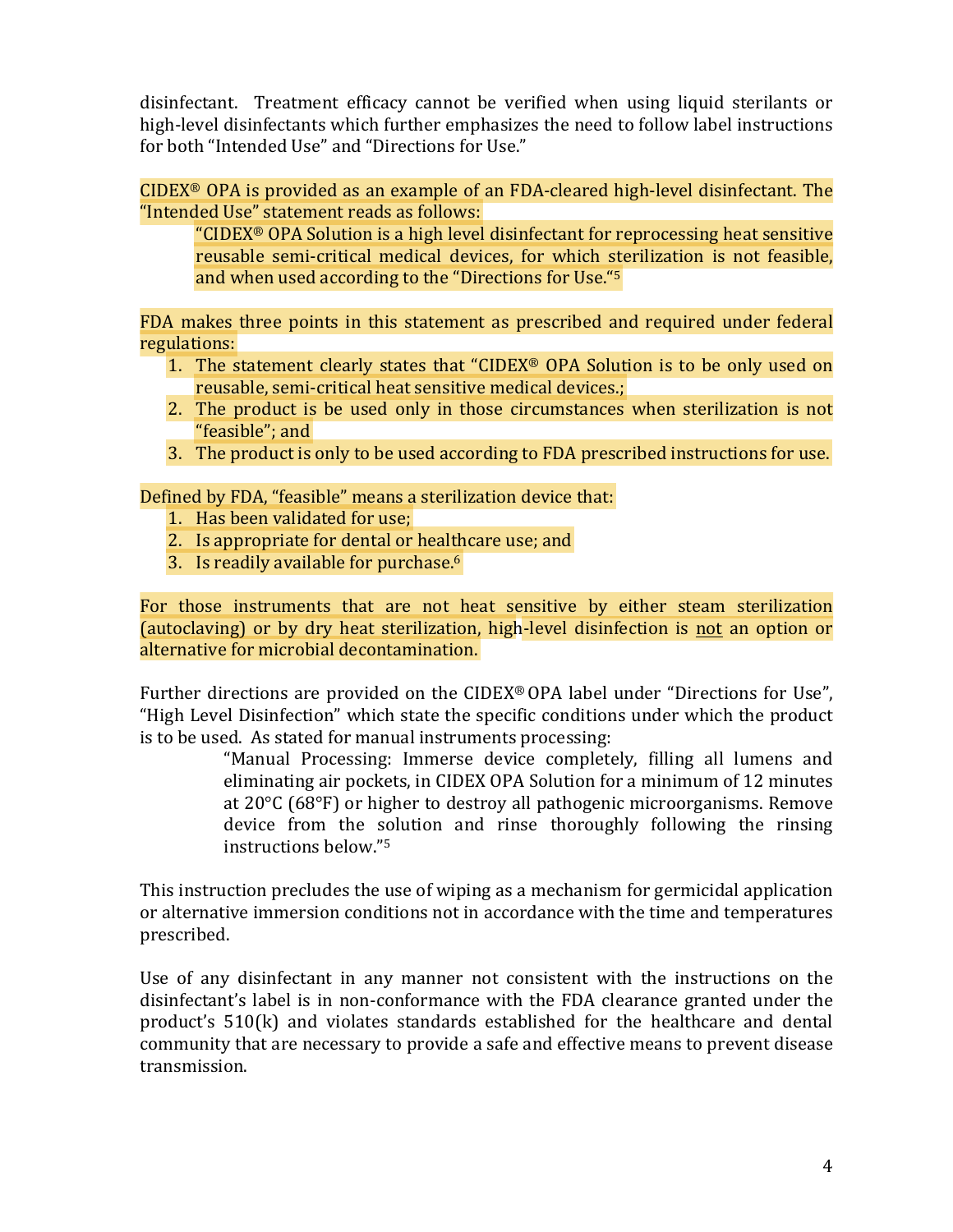### **Importance'of Following Disinfectant'Label'Instructions**

Failure to follow label instructions prescribed by the FDA  $510(k)$  can easily lead to disease transmission by not effectively killing pathogenic organisms retained on an instrument from a previous patient or derived environmentally. In too many instances high-level disinfectants as well as general disinfectants are misused in the mistaken belief that any disinfectant is good enough under any form of application.

As noted, general disinfectants can be used on medical and dental instruments only to pre-clean or to decontaminate prior to terminal sterilization or high-level disinfection. General disinfectants (e.g., Cavicide®1) are regulated by the USEPA. As stated on the Cavicide<sup>®</sup>1 label as an example under Directions for Use: "It is a violation of Federal law to use this product in a manner inconsistent with its labeling." Specifically delineated on the label are procedures for  $(1)$  "Precleaning Instruments Prior to Disinfection" and for (2) "Disinfecting Precleaned, Non-Critical Medical Devices, Instruments, and Implements."  $7,8$ 

Procedures listed call for complete immersion and soaking of the instruments in the Cavicide<sup>®</sup>1 solution for up to 5 minutes, depending on the application.<sup>8</sup> There is also a note on the Cavicide®1 label that explicitly states: "Note: Critical and semi-critical devices must be followed by appropriate terminal sterilization/high level disinfection process. $"8"$ 

Unfortunately Cavicide®1 is used routinely in dental offices as a disinfectant panacea, wiping instruments as a routine mechanism for terminal disinfection. As noted above, failure to follow these label instructions is a direct violation of federal law.

The misuse of FDA-cleared, high-level disinfectants for terminal processing of instruments appears be commonplace and in many instances, in direct violation of the FDA-cleared label instructions. There are two common areas of misuse: (1) Use of a disinfectant for instruments that are not heat sensitive and (2) Not following prescribed high-level disinfection procedures.

As stated previously, high-level disinfection is viewed by FDA as an option only when no other sterilization alternative is available. There have been some instances where a manufacturer of a medical device provides two decontamination options, high-level disinfection and heat sterilization. This is in total contradiction to the label restrictions for the high-level disinfectant and the dictates of the FDA.

The second non-compliant issue involves the failure to follow the procedures for disinfectant application to the instrument. In too many instances "wiping the instrument down" is viewed by the practitioner as adequate, although in noncompliance with procedures mandating instrument immersion for a specified number of minutes. Wiping is a totally inadequate disinfection procedure, doing very little other than clean the instrument and providing little in the way of microbial kill. Three primary modes of liquid germicide action are required:  $(1)$  germicide concentration, (2) microbial contact time, and (3) the ability of the germicide to penetrate into crevices and inaccessible recesses on the instrument. All three modes must be present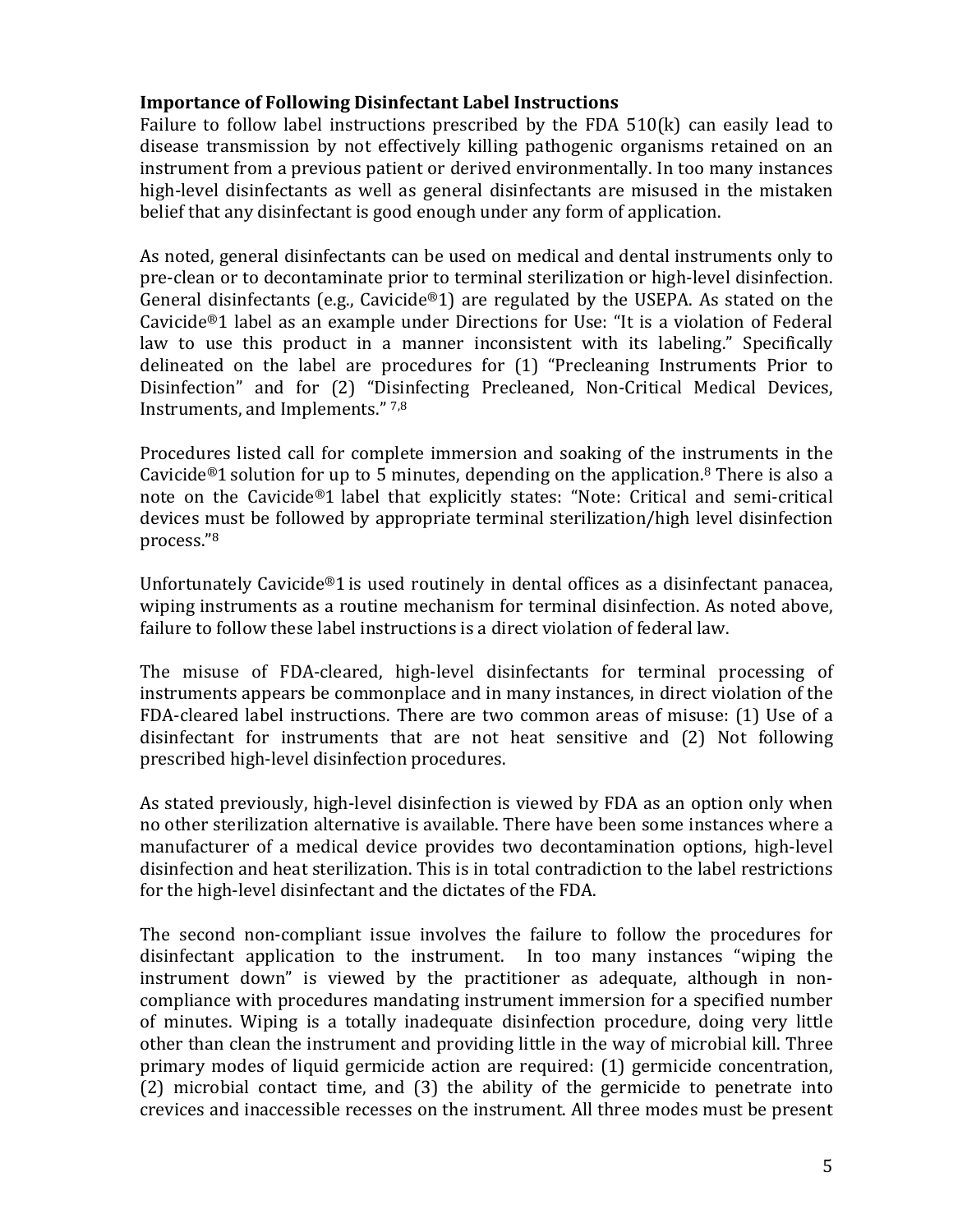to achieve required microbial kill. The wiping mechanism voids both microbial contact time and penetration ability, negating wiping as an effective decontamination mechanism for dental instruments.

To demonstrate how disinfectant efficacy can be adversely affected by solely modifying disinfectant contact time, the following example is offered. In studies conducted by S.E Walsh et al. in evaluating *ortho-phalaldehyde* (OPA), comparisons were made of the killing efficacies of various mycobacteria species.<sup>9</sup> Mycobacteria are highly resistant to both heat and chemical agents and are used as an indicator species to determine disinfectant efficacy.

Various species of mycobacteria are also human pathogens, including the transmission of tuberculosis. There are also non-tuberculosis mycobacteria (NTM) species that are a part of a mycobacterium complex of species including *Mycobacterium chelonae* and *Mycobacterium abscessus* (formerly *M. chelonae var. abscessus*). This NTM mycobacterium complex is responsible for broad spectrum of invasive skin and soft tissue diseases, central nervous system infections, ocular infections, bloodstream infections, and abscesses in both immunocompetent and immunocompromised hosts. *M. chelonae, and <i>M. abscessus, are considered the most drug resistant (multidrug*resistant) of the NTM group with a significant increase of NTM disease transmission documented in the past ten vears. Contaminated surgical instruments have been implicated as one source in disease transmission, either as an intermediate patient-topatient vector or as an environmental contaminant.<sup>10,11</sup>

In the study conducted by S.E. Walsh et al., several species of Mycobacteria were dried at concentrations of 6 to 7 Logs per glass carrier and immersed with 0.5% (w/v) OPA. Mycobacteria exposures to the OPA ranged from 1.0 minute to 30 minutes (only the 1, 2, 5 and 10 minutes exposures are shown in Table I). After each exposure time, resultant Mycobacterium Log reductions were assessed. Results are shown in Table I.

| l'able l          |               |                            |                            |           |
|-------------------|---------------|----------------------------|----------------------------|-----------|
| Contact Time      | M. chelonae   | M. chelonae                | M. chelonae                | Average   |
| (Min.)            | var.abscessus | (Epping)                   | (Harefield)                | Log       |
| $0.5\%$ (w/v) OPA | Log Reduction | Log Reduction <sup>1</sup> | Log Reduction <sup>1</sup> | Reduction |
|                   |               |                            |                            |           |
|                   | 3.67          | 2.28                       | 1.88                       | 2.61      |
|                   | 4.11          | 2.65                       | 1.84                       | 2.87      |
|                   | 3.62          | 5.32                       | 3.70                       | 4.21      |
| 10 <sup>1</sup>   | 5.56          | > 6                        | > 6                        | $\sim$ 6  |

**Table** 

 $1$  Glutaraldehyde-resistant strain

As demonstrated, a one-minute exposure with complete immersion in  $0.5\%$  OPA, resulted in Log reductions that ranged from 1.88 Logs to 3.67 Logs with an average of 2.61 Log reduction. This level of microbial kill does not meet the FDA definition of "Intermediate Level Disinfection", which is defined as "the 6-log reduction of the mixed suspension of vegetative organisms and a 3-log reduction of an appropriate mycobacterium species."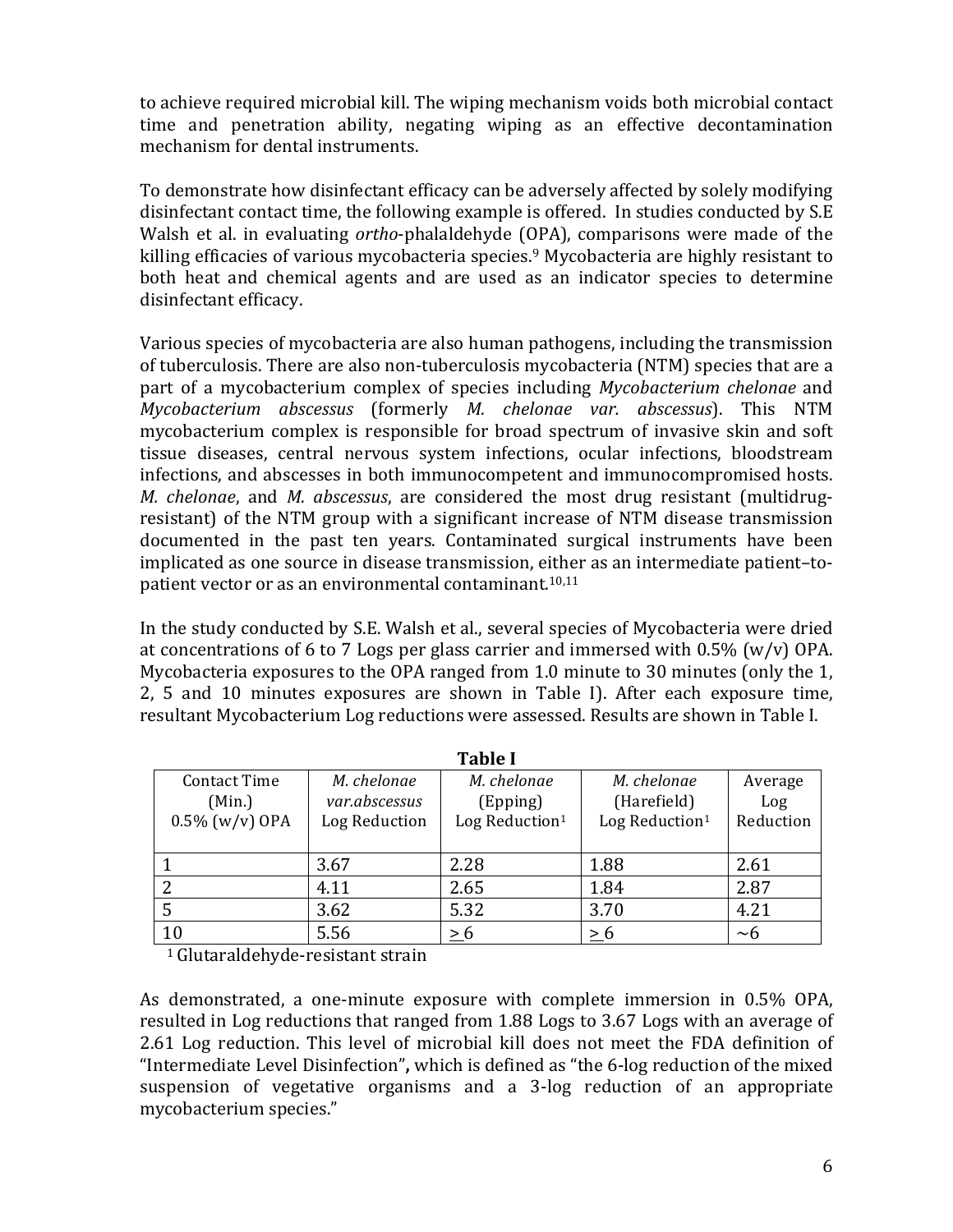Even at a two-minute exposure, the average Log reduction is 2.87 Logs, a marginal increase in Log reduction from the one-minute exposure and which still does not meet FDA's intermediate level disinfection level threshold. As exposure time progresses to five- and ten-minutes, the average Log reduction increases to 4.21 Logs and  $~6$  Logs, respectively. CIDEX<sup>®</sup> OPA label requirements require a 12-minute exposure to assure a 6 Log kill of Mycobacterium that meets the high-level disinfection definitional requirements.

Data demonstrates that high-level disinfectant exposure time is critical in microbial reduction. Two-minute immersion exposure to 0.5% OPA is still not sufficient to achieve an average level of Mycobacterium kill above the lowest germicidal threshold. This level of disinfection is inadequate to provide the conditions necessary to assure disease transmission does not occur.

The data from S.E. Walsh et al. is instrumental in a comparison of the effectiveness of any wiping method in which germicide penetration and exposure times would be minimal, certainly far less than achieved in the one- to two-minute exposures times used in this study. Wiping methods are arbitrary in their application and are not approved by FDA in any application for instrument cleaning, much more instrument disinfection, providing little or no disease transmission protection.

### **Summary**

Disinfectants are commonly misused in the decontamination of dental instruments. FDA regulations and guidance standards have been established to assure that sterilization equipment and liquid high-level disinfectants provide the level of decontamination necessary to prevent disease transmission through improperly decontaminated dental instruments. Failure to follow "Directions for Use" specifically written for sterilization equipment and for high-level disinfectants negates the intent of these regulations and standards that protect the patient from instrument mediated disease transmission. Strict standards mandated by FDA for sterilizer and high-level disinfection manufacturers must be maintained by the dental practitioner who is ultimately responsible for the patient's health and well-being.

### **References**

- 1. Title 21, Chapter 1 Food and Drug Administration, Subchapter H, Part 880, Subpart G, Sec. 880.6885. 880.6890 – Liquid Chemical Sterilants/High Level Disinfectants; General Disinfectants.
- 2. FDA-Cleared Sterilants and High Level Disinfectants with General Claims for Processing Reusable Medical and Dental Devices - March 2015 https://www.fda.gov/MedicalDevices/DeviceRegulationandGuidance/Reproce ssingofReusableMedicalDevices/ucm437347.htm
- 3. FDA, Content and Format of Premarket Notification  $[510(k)]$  Submissions for Liquid Chemical Sterilants/High Level Disinfectants. https://www.fda.gov/RegulatoryInformation/Guidances/ucm073773.htm